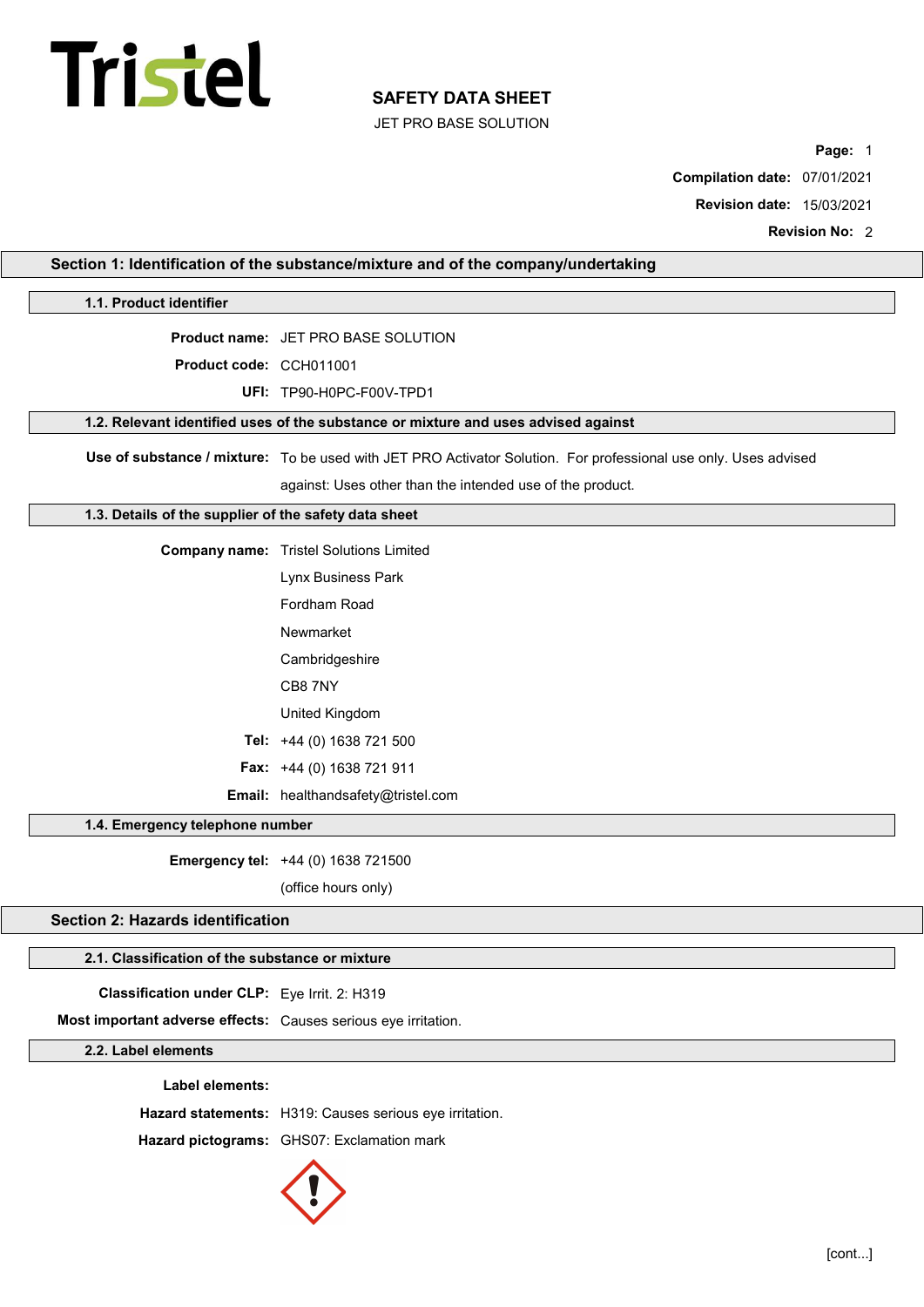# JET PRO BASE SOLUTION

Page: 2

Signal words: Warning

Precautionary statements: P280: Wear protective gloves/protective clothing/eye protection.

P305+P351+P338: IF IN EYES: Rinse cautiously with water for several minutes. Remove

contact lenses, if present and easy to do. Continue rinsing.

P337+P313: If eye irritation persists: Get medical advice/attention.

2.3. Other hazards

**PBT:** This product is not identified as a PBT/vPvB substance.

# Section 3: Composition/information on ingredients

3.2. Mixtures

# Hazardous ingredients:

# CITRIC ACID MONOHYDRATE - REACH registered number(s): 01-2119457026-42-XXXX

| EINECS | CAS       | ' WEL<br>PB.             | <b>assification</b><br>$\cap$ $\cap$ $\cap$<br>ᅩ | Percent |
|--------|-----------|--------------------------|--------------------------------------------------|---------|
|        | 5949-29-1 | $\overline{\phantom{a}}$ | Eye Irrit. 2: H319                               | 1-10%   |

## 1-DECANAMINE,N,N-DIMETHYL-N-OXIDE

| 220-020-5 | 2605-79-0 | $\overline{\phantom{a}}$ | Aquatic Acute 1: H400; Aquatic Chronic | $1\%$ |
|-----------|-----------|--------------------------|----------------------------------------|-------|
|           |           |                          | 2: H411; Eye Dam. 1: H318; Acute Tox.  |       |
|           |           |                          | 4: H302                                |       |

# Section 4: First aid measures

# 4.1. Description of first aid measures

Skin contact: Wash immediately with plenty of soap and water.

Eye contact: Bathe the eye with running water for 15 minutes.

Ingestion: Wash out mouth with water.

Inhalation: Move to fresh air in case of accidental inhalation of vapours.

# 4.2. Most important symptoms and effects, both acute and delayed

Skin contact: There may be irritation and redness at the site of contact.

Eye contact: There may be irritation and redness.

Ingestion: There may be soreness and redness of the mouth and throat.

Inhalation: There may be irritation of the throat with a feeling of tightness in the chest.

# 4.3. Indication of any immediate medical attention and special treatment needed

# Section 5: Fire-fighting measures

# 5.1. Extinguishing media

Extinguishing media: Suitable extinguishing media for the surrounding fire should be used. Use water spray

to cool containers.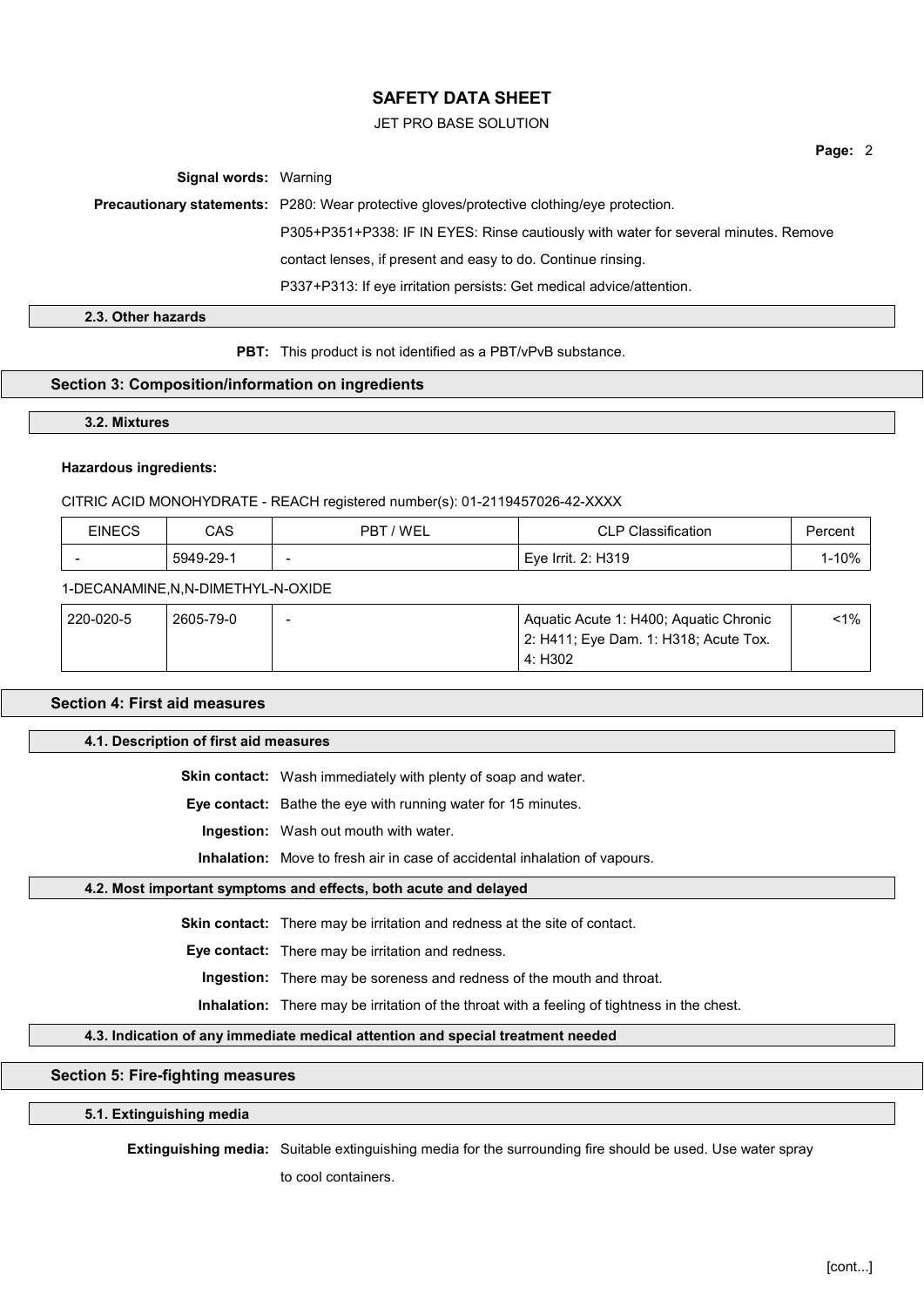# JET PRO BASE SOLUTION

#### 5.2. Special hazards arising from the substance or mixture

Exposure hazards: In combustion emits toxic fumes.

# 5.3. Advice for fire-fighters

Advice for fire-fighters: Wear self-contained breathing apparatus. Wear protective clothing to prevent contact

with skin and eyes.

# Section 6: Accidental release measures

#### 6.1. Personal precautions, protective equipment and emergency procedures

Personal precautions: Mark out the contaminated area with signs and prevent access to unauthorised

personnel. Do not attempt to take action without suitable protective clothing - see section

8 of SDS. Turn leaking containers leak-side up to prevent the escape of liquid.

# 6.2. Environmental precautions

Environmental precautions: Do not discharge into drains or rivers. Contain the spillage using bunding.

#### 6.3. Methods and material for containment and cleaning up

Clean-up procedures: Absorb into dry earth or sand. Transfer to a closable, labelled salvage container for disposal by an appropriate method.

#### 6.4. Reference to other sections

Reference to other sections: Refer to section 8 of SDS. Refer to section 13 of SDS.

# Section 7: Handling and storage

# 7.1. Precautions for safe handling

Handling requirements: Avoid direct contact with the substance. Ensure there is sufficient ventilation of the area.

Avoid the formation or spread of mists in the air.

# 7.2. Conditions for safe storage, including any incompatibilities

Storage conditions: Store in a cool, well ventilated area. Keep container tightly closed.

# 7.3. Specific end use(s)

Specific end use(s): To be used with JET PRO Activator Solution. For professional use only.

#### Section 8: Exposure controls/personal protection

8.1. Control parameters

Workplace exposure limits: No data available.

DNEL/PNEC Values

DNEL / PNEC No data available.

8.2. Exposure controls

Engineering measures: Ensure there is sufficient ventilation of the area.

Respiratory protection: Respiratory protection not required.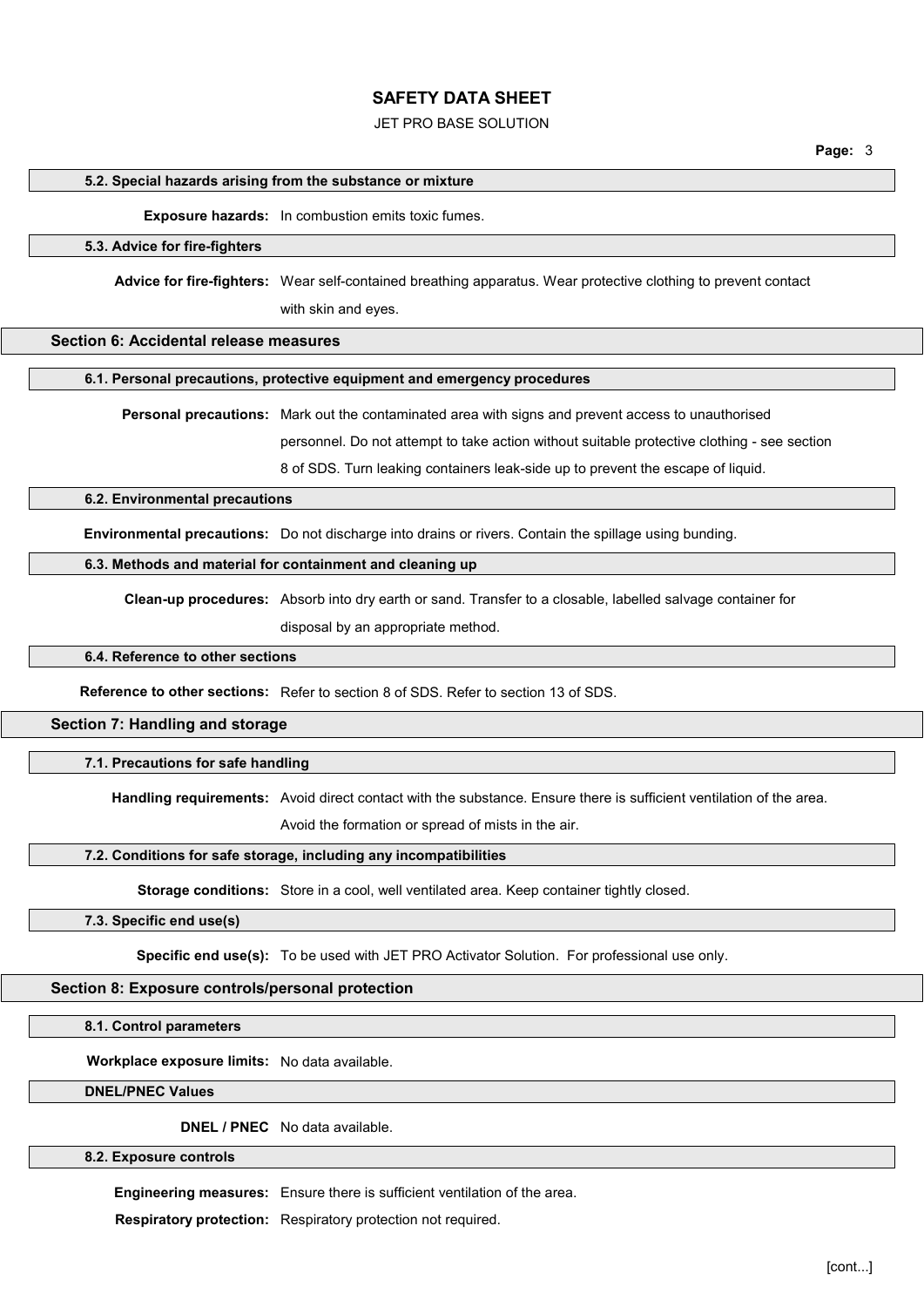# JET PRO BASE SOLUTION

Hand protection: Nitrile gloves.

Eye protection: Safety glasses with side-shields. Ensure eye bath is to hand.

Skin protection: Protective clothing.

# Section 9: Physical and chemical properties

#### 9.1. Information on basic physical and chemical properties

|                                                             | <b>State: Liquid</b>                                                                         |                                     |
|-------------------------------------------------------------|----------------------------------------------------------------------------------------------|-------------------------------------|
| <b>Colour: Blue</b>                                         |                                                                                              |                                     |
|                                                             | <b>Odour:</b> Characteristic odour                                                           |                                     |
| <b>Evaporation rate:</b> No data available.                 |                                                                                              |                                     |
|                                                             | <b>Oxidising:</b> No data available.                                                         |                                     |
| <b>Solubility in water:</b> No data available.              |                                                                                              |                                     |
|                                                             | <b>Viscosity:</b> No data available.                                                         |                                     |
| <b>Boiling point/range<sup>o</sup>C:</b> No data available. | <b>Melting point/range<sup>o</sup>C:</b> No data available.                                  |                                     |
| <b>Flammability limits %: lower:</b> No data available.     |                                                                                              | <b>upper:</b> No data available.    |
|                                                             | Part.coeff. n-octanol/water: No data available.<br><b>Flash point °C:</b> No data available. |                                     |
| Autoflammability°C: No data available.                      |                                                                                              | Vapour pressure: No data available. |
| <b>Relative density: 1.020-1.030</b>                        |                                                                                              | <b>pH:</b> 1.00-3.50                |
|                                                             | <b>VOC g/l:</b> No data available.                                                           |                                     |

9.2. Other information

Other information: No data available.

# Section 10: Stability and reactivity

10.1. Reactivity

Reactivity: Stable under recommended transport or storage conditions.

10.2. Chemical stability

Chemical stability: Stable under normal conditions.

# 10.3. Possibility of hazardous reactions

Hazardous reactions: Hazardous reactions will not occur under normal transport or storage conditions.

10.4. Conditions to avoid

Conditions to avoid: Heat.

10.5. Incompatible materials

Materials to avoid: Strong oxidising agents. Strong acids.

# 10.6. Hazardous decomposition products

Haz. decomp. products: In combustion emits toxic fumes.

Page: 4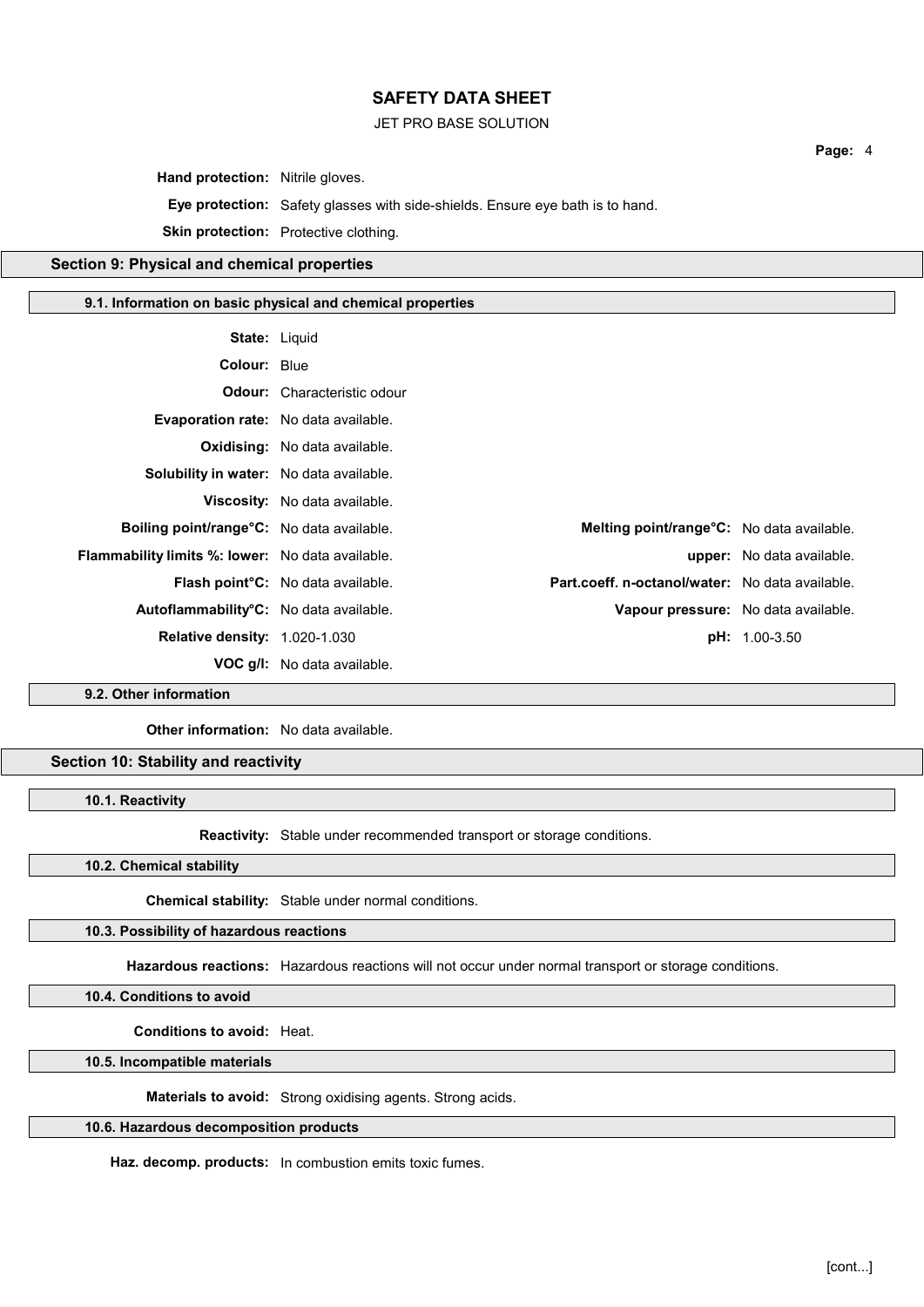# JET PRO BASE SOLUTION

Page: 5

#### Section 11: Toxicological information

## 11.1. Information on toxicological effects

#### Hazardous ingredients:

#### CITRIC ACID MONOHYDRATE

| <b>DERMAL</b> | <b>RAT</b> | LD50 | 2000' | mg/kg |
|---------------|------------|------|-------|-------|
| ORAL          | <b>RAT</b> | LD50 | 11700 | mg/kg |

# Relevant hazards for product:

| Hazard                        | ⊀oute       | Basıs                    |
|-------------------------------|-------------|--------------------------|
| Serious eye damage/irritation | $OP^{\tau}$ | calculated<br>Hazardous: |

Symptoms / routes of exposure

Skin contact: There may be irritation and redness at the site of contact.

Eye contact: There may be irritation and redness.

Ingestion: There may be soreness and redness of the mouth and throat.

Inhalation: There may be irritation of the throat with a feeling of tightness in the chest.

# Section 12: Ecological information

12.1. Toxicity

#### Hazardous ingredients:

# CITRIC ACID MONOHYDRATE

| <b>FIQ1</b><br>FIOL. | <b>OEO</b><br>961<br>$\sim$<br>.UJU<br>$\sim$ $\sim$ $\sim$ $\sim$ $\sim$ | $ -$<br>706<br>л л '<br>the contract of the contract of the contract of the contract of the contract of | mg/l<br>. . |
|----------------------|---------------------------------------------------------------------------|---------------------------------------------------------------------------------------------------------|-------------|
|----------------------|---------------------------------------------------------------------------|---------------------------------------------------------------------------------------------------------|-------------|

#### 1-DECANAMINE,N,N-DIMETHYL-N-OXIDE

| <b>FIQI</b><br>67<br>96 P<br>ma/<br>ำ∽เ∣<br>гіэн<br>Z.V<br>.<br>. |
|-------------------------------------------------------------------|
|-------------------------------------------------------------------|

# 12.2. Persistence and degradability

Persistence and degradability: No data available.

12.3. Bioaccumulative potential

Bioaccumulative potential: No data available.

12.4. Mobility in soil

Mobility: Readily absorbed into soil. Not classified as environmentally hazardous.

# 12.5. Results of PBT and vPvB assessment

PBT identification: This product is not identified as a PBT/vPvB substance.

12.6. Other adverse effects

Other adverse effects: Negligible ecotoxicity.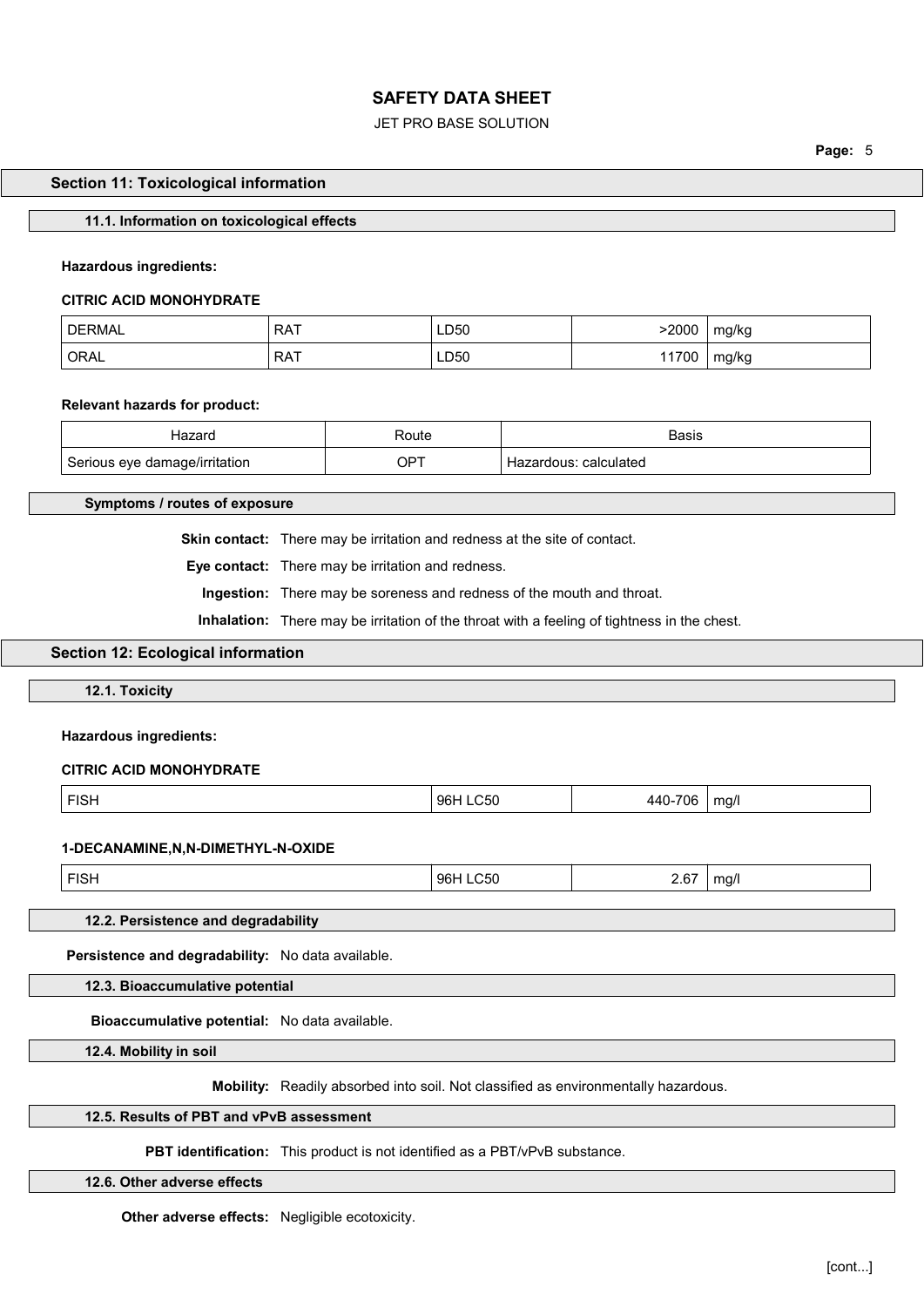# JET PRO BASE SOLUTION

Page: 6

#### Section 13: Disposal considerations

#### 13.1. Waste treatment methods

NB: The user's attention is drawn to the possible existence of regional or national

regulations regarding disposal.

# Section 14: Transport information

14.1. UN number

UN number: Not applicable

# 14.2. UN proper shipping name

Shipping name: NOT CLASSIFIED AS DANGEROUS IN THE MEANING OF TRANSPORT REGULATIONS.

# 14.3. Transport hazard class(es)

Transport class: Not applicable

14.4. Packing group

Packing group: Not applicable

14.5. Environmental hazards

Environmentally hazardous: No and a series of the Marine pollutant: No analysis of the Marine pollutant: No

14.6. Special precautions for user

Tunnel code: Not applicable

Transport category: Not applicable

IMDG seg. group: NOT APPLICABLE

#### Section 15: Regulatory information

15.1. Safety, health and environmental regulations/legislation specific for the substance or mixture

Specific regulations: This product has been classified in accordance with CLP regulations and compiled in accordance with Annex II of REACH.

# 15.2. Chemical Safety Assessment

Chemical safety assessment: A chemical safety assessment has not been carried out for the substance or the mixture by the supplier.

#### Section 16: Other information

# Other information Other information: according to Regulation (EC) No. 1907/2006 (REACH) with its amendment Regulation (EU) 2015/830 \* indicates text in the SDS which has changed since the last revision. Phrases used in s.2 and s.3: H302: Harmful if swallowed. H318: Causes serious eye damage. H319: Causes serious eye irritation.